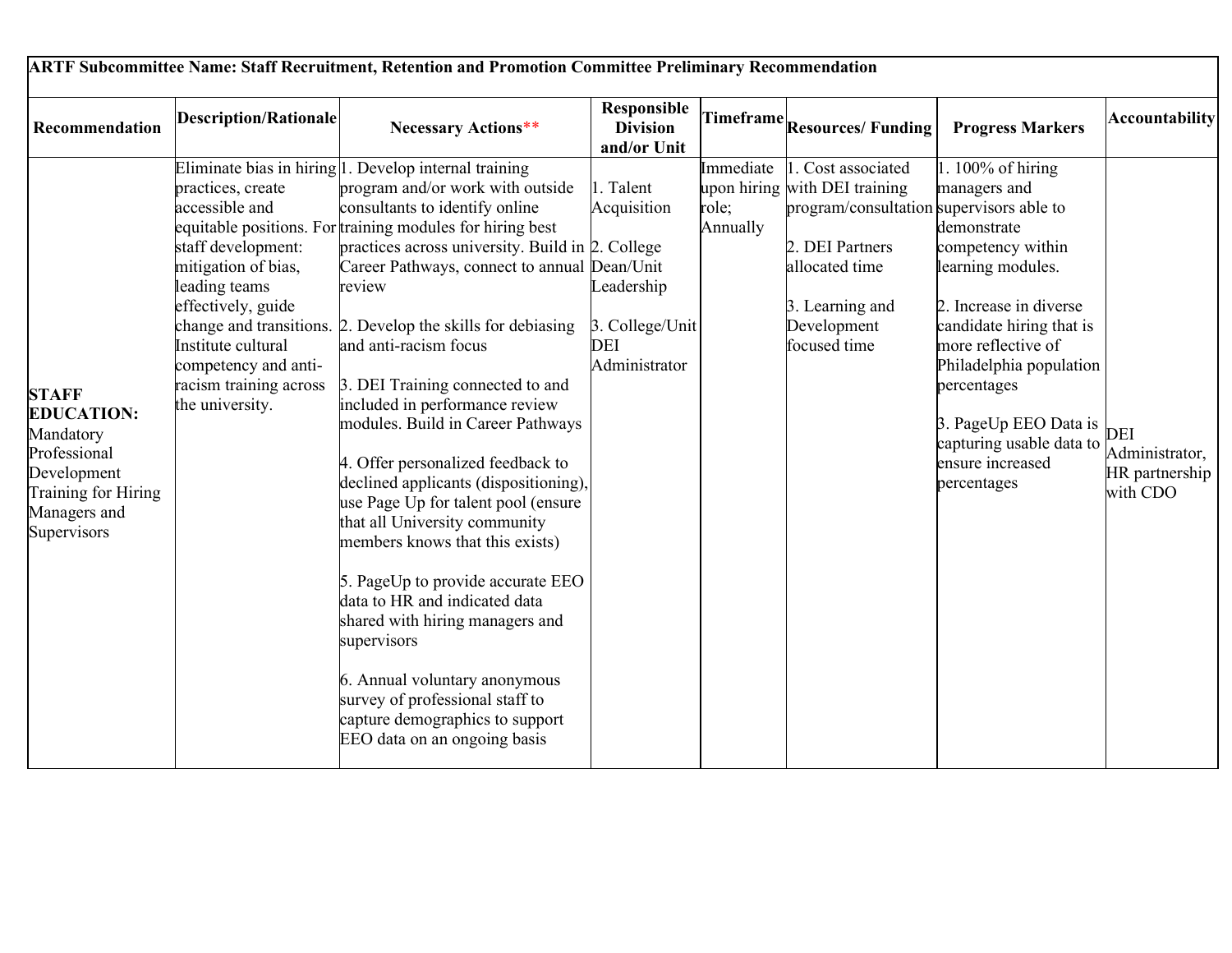#### **\*\*Necessary Actions:**

### *1. Develop internal training program and/or work with outside consultants to identify online training modules for hiring best practices across university. Build in Career Pathways, connect to annual review*

- Provide tools and training opportunities for all staff to become adept at working in a diverse and inclusive environment, whether inside or outside the classroom, with colleagues, and with the general public
- Ensure that the allocation and utilization of resources and services provided reflect institutional commitment to the support and success of all members of the community and address concerns of discrimination and unfair treatment.

### *2. Develop the skills for debiasing and anti-racism focus*

• Demonstrate that Drexel is a welcoming destination for people of all backgrounds and develop a robust DEI awareness strategy.

### *3. DEI Training connected to and included in performance review modules. Build in Career Pathways*

• Make diversity outcomes part of the regular responsibility and accountability of administrators.

#### *4. Offer personalized feedback to declined applicants (dispositioning), use Page Up for talent pool (ensure that all University community members knows that this exists)*

• Establish Drexel as a workplace of choice through progressive and accountable human resource and grievance policies that promote diversity, inclusion, and equity.

#### *5. PageUp to provide accurate EEO data to HR and indicated data shared with hiring managers and supervisors*

• Assess and address barriers to the retention and success of diverse staff

### *6. Annual voluntary anonymous survey of professional staff to capture demographics to support EEO data on an ongoing basis*

• Monitor and evaluate the effectiveness of resources, services, and administrative processes in fostering a climate of inclusion.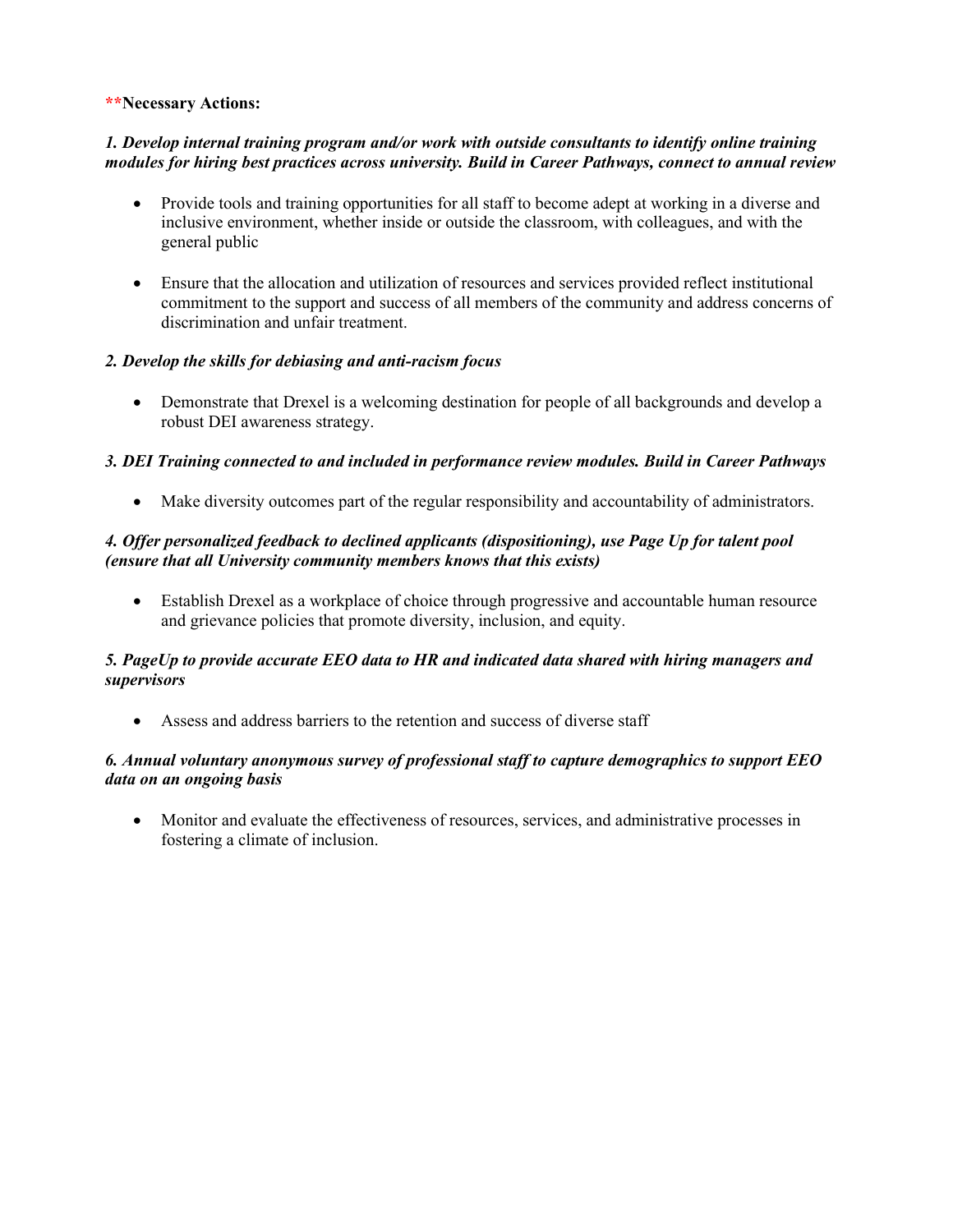| ARTF Subcommittee Name: Staff Recruitment, Retention and Promotion Committee Preliminary Recommendation                        |                                                                                                                                                                                                                                                                        |                                                                                                                                                                                                                                                                                                                                                                                                                                                                                                                                                                                                                                                                                 |                                                                             |                                    |                                                                                                                                                                                                                                                                                                                                                                                                                                                                                                                                                         |                                                                                                                                                                  |                            |  |  |  |
|--------------------------------------------------------------------------------------------------------------------------------|------------------------------------------------------------------------------------------------------------------------------------------------------------------------------------------------------------------------------------------------------------------------|---------------------------------------------------------------------------------------------------------------------------------------------------------------------------------------------------------------------------------------------------------------------------------------------------------------------------------------------------------------------------------------------------------------------------------------------------------------------------------------------------------------------------------------------------------------------------------------------------------------------------------------------------------------------------------|-----------------------------------------------------------------------------|------------------------------------|---------------------------------------------------------------------------------------------------------------------------------------------------------------------------------------------------------------------------------------------------------------------------------------------------------------------------------------------------------------------------------------------------------------------------------------------------------------------------------------------------------------------------------------------------------|------------------------------------------------------------------------------------------------------------------------------------------------------------------|----------------------------|--|--|--|
|                                                                                                                                | <b>Recommendation Description/Rationale</b>                                                                                                                                                                                                                            | <b>Necessary Actions</b>                                                                                                                                                                                                                                                                                                                                                                                                                                                                                                                                                                                                                                                        | <b>Responsible</b><br><b>Division</b><br>and/or Unit                        |                                    | Timeframe Resources/ Funding Progress Markers                                                                                                                                                                                                                                                                                                                                                                                                                                                                                                           |                                                                                                                                                                  | <b>Accountability</b>      |  |  |  |
| <b>STAFF</b><br><b>EDUCATION:</b><br>DEI Liaison (to be<br>considered for DEI<br>hiring committee)<br>for Each<br>College/Unit | Each unit is assigned<br>DEI Administrator(s)*<br>who is tasked with<br>leading Diversity policy, services model.<br>programming, education<br>and ensuring equitable<br>hiring practices within<br>the unit.<br>*Number of<br>will depend on the size<br>of the unit. | 1. CDO meets with Paul Jensen,<br>Helen Bowman, and John Fry to<br>establish the rollout of the shared<br>2. Each unit designates a budget<br>based on the number of employees<br>within the unit and the overall<br>budget of the unit to put towards the<br>hiring of the Diversity Shared<br>Administrators required Services Team. That money is paid<br>through the CDO's cost center.<br>3. CDO Hires a Director of the<br>Shared services team and then<br>identifies internal candidates for the<br>5-6 manager roles<br>4. Newly formed team meets with<br>each unit to assess needs, gap areas,<br>and creates individual training and<br>culture maps for each unit. | College<br>Dean/Unit<br>Leadership<br>2. College/Unit<br><b>DEI</b> Liaison | Beginning<br>of new<br>fiscal year | Each employee<br>should be paid the<br>fair market rate for<br>Diversity<br>professionals<br>(Managers 75-80k,<br>Director 110-140k)<br>Approximately 650K reported to the CDO<br>per year<br>2. Students and<br>Current employees<br>should be the first<br>pipeline for these<br>positions in an effort<br>to increase<br>professional<br>promotion<br>3. Faculty Fellows<br>should be given a<br>yearly stipend for<br>participation in the<br>program and must<br>host events centered<br>around faculty for the<br>length of their<br>appointments | . Team fully staffed<br>and rollout in 6<br>months<br>2 Each unit has<br>regular education<br>offerings that can be<br>3. Culture shifts trend<br>more equitably | HR partnership<br>with CDO |  |  |  |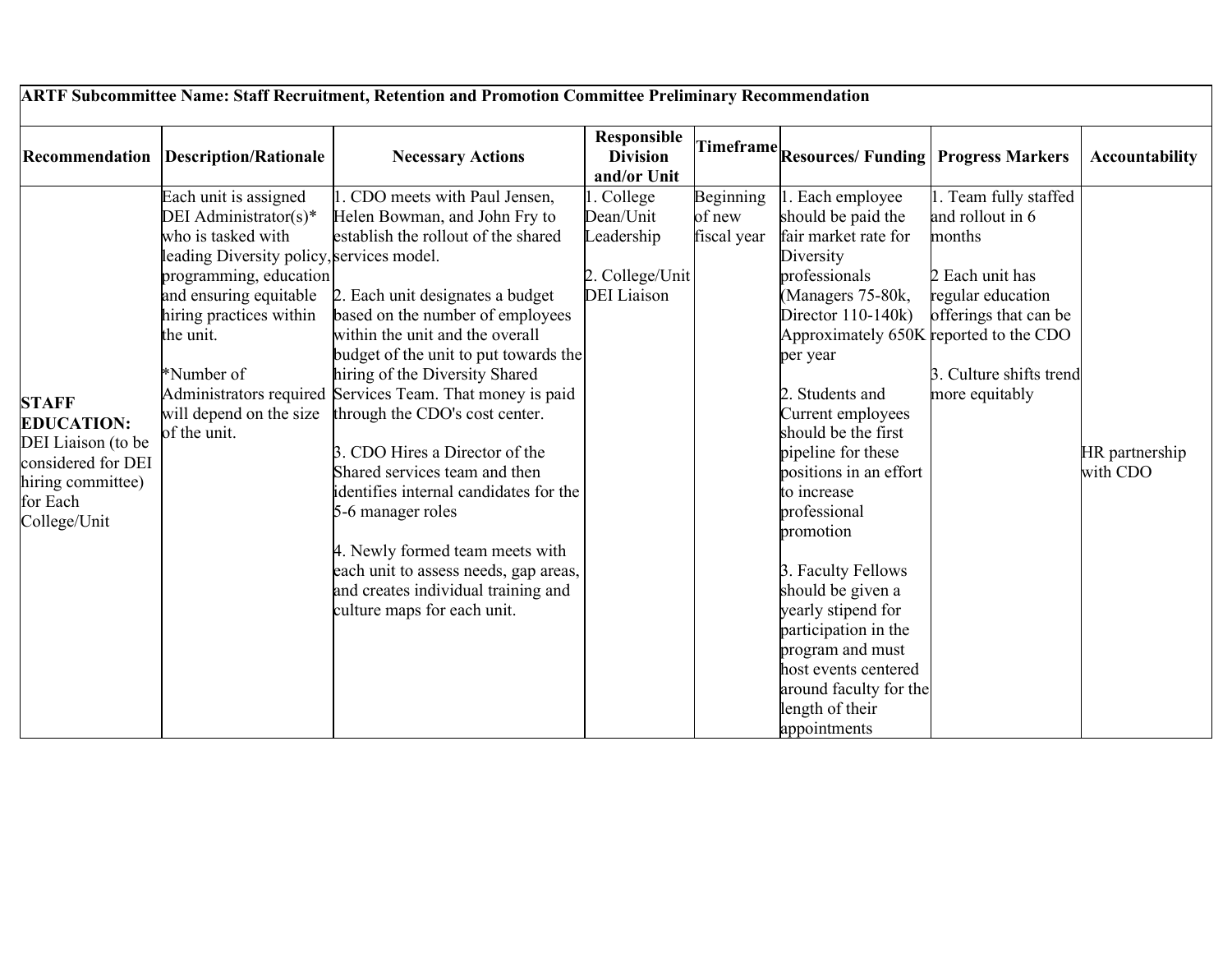### **STAFF EDUCATION:** DEI Administrator (to be considered for DEI hiring committee) for Each College/Unit

## **RECOMMENDATION APPENDIX**

A number of ARTF task force groups have highlighted the importance of creating a position within each unit that would be dedicated to enhancing the DEI culture within said units, and the university. However, there is a severe lack of funding across the university and within units to pay for and host their own DEI position. Further, the rollout of policy and programming can be inconsistent across the university.

The University also lacks funding to enhance the Diversity programming at the university. In an effort to mitigate this a shared service model is recommended. A shared services model in which each unit pools resources to employ a team of diversity liaisons that are able to speak to the units' culture but also bridge that culture across the university to dismantle silos. While an option is to offer a stipend for the role as a supplement to existing positions, this can lead to burnout for the person holding that position which inevitably leads to attrition. Rather than each unit releasing budget to fund a full position (when many units lack that ability), building a shared service model will allow each unit to have specialized DEI programming.

Further, the shared service team will be specially dedicated to this work meaning there are no competing priorities. The needs and priorities of other Drexel demographics should also be a part of this program. It is recommended that this program include two (2) Faculty Fellow positions, (which the Faculty need to apply) which receives a stipend. These positions would be the primary liaisons of the Faculty Senate, work with the team to create Faculty centered programming. In an effort to increase equitability the terms are for two (2) years and limited to two (2) consecutive cycles.

For the student population, each major should create a peer mentor position. The number of these positions should be based on the number of students in said major. These peer mentors would primarily be responsible for de-escalation training for the students in their major. Priority for these positions should be given to work study students.

Finally, in an effort to encourage the promotion and cultivation of Drexel talent, priority for the shared services position should be given to internal candidates who show 1) promise, 2) creativity, 3) commitment.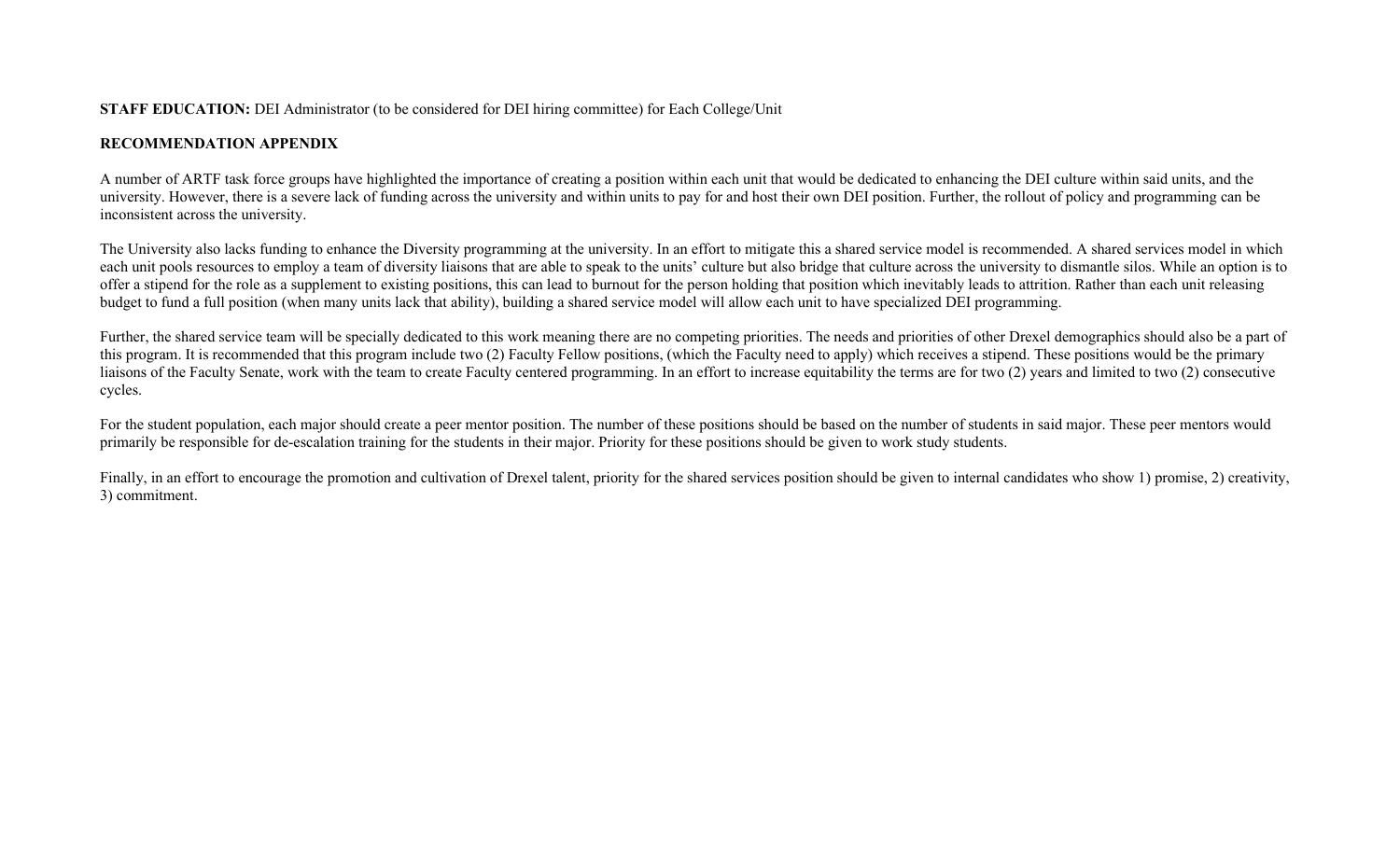| ARTF Subcommittee Name: Professional Staff Recruitment and Retention - RECRUITMENT Recommendations |                                                                                                                                                                         |                                                                                                                                                                                                                                                                                                                                                                                                                                                                                                                                                                                                                                                                                                                                                                                                                                                                                                                                                                                                                                                                                                                                                                                                                                                                                                            |                                                                                                  |                                        |                                                                                                                                                                                                                                                                                                                                                                                                                                                                                                                                                                                                                        |                                                                                                                                                                                                                                                                             |                                                           |  |  |  |  |
|----------------------------------------------------------------------------------------------------|-------------------------------------------------------------------------------------------------------------------------------------------------------------------------|------------------------------------------------------------------------------------------------------------------------------------------------------------------------------------------------------------------------------------------------------------------------------------------------------------------------------------------------------------------------------------------------------------------------------------------------------------------------------------------------------------------------------------------------------------------------------------------------------------------------------------------------------------------------------------------------------------------------------------------------------------------------------------------------------------------------------------------------------------------------------------------------------------------------------------------------------------------------------------------------------------------------------------------------------------------------------------------------------------------------------------------------------------------------------------------------------------------------------------------------------------------------------------------------------------|--------------------------------------------------------------------------------------------------|----------------------------------------|------------------------------------------------------------------------------------------------------------------------------------------------------------------------------------------------------------------------------------------------------------------------------------------------------------------------------------------------------------------------------------------------------------------------------------------------------------------------------------------------------------------------------------------------------------------------------------------------------------------------|-----------------------------------------------------------------------------------------------------------------------------------------------------------------------------------------------------------------------------------------------------------------------------|-----------------------------------------------------------|--|--|--|--|
| Recommendation                                                                                     | Description / Rationale                                                                                                                                                 | Necessary Actions                                                                                                                                                                                                                                                                                                                                                                                                                                                                                                                                                                                                                                                                                                                                                                                                                                                                                                                                                                                                                                                                                                                                                                                                                                                                                          | Responsible Division<br>and/or Unit                                                              | Timeframe                              | Resources/Funding                                                                                                                                                                                                                                                                                                                                                                                                                                                                                                                                                                                                      | Progress Markers                                                                                                                                                                                                                                                            | Accountability                                            |  |  |  |  |
| <b>PROFESSIONAL</b><br><b>STAFF</b><br><b>RECRUITMENT:</b><br><b>Recruitment Policy</b>            | Create a policy for recruitment<br>efforts that progresses best<br>practices for recruitment strategy<br>and DEI. The policy should<br>demonstrate our DEI core values. | <b>Pre-Recruitment</b><br>1.<br>Create inclusive job descriptions that are<br>1.1<br>competency-based and less restrictive by<br>unjustified educational and experience<br>requirements.<br>1.2 Develop a standard hiring statement that<br>represents Drexel's commitment to DEI.<br><b>Diverse Applicant Pools</b><br>2.<br>2.1 TA to review applicant pools to before<br>recruitment begins.<br>2.2 Display EEO data charts in PageUp.<br>2.3 Diverse search committees will ensure more<br>diverse hires.<br>3.<br>Advertising<br>3.1 Explore advertising options to be more effective<br>in obtaining more diverse and inclusive<br>applicants. Fully utilize 'free' social<br>networking.<br>Recruitment<br>4.<br>4.1<br>Require hiring manager to partner with TA to<br>create a cohesive advertisement and recruitment<br>plan.<br>4.2 Ensure proper training for all hiring managers<br>(Hiring Best Practices training).<br>Assign diversity educator/partner to specific<br>4.3<br>level searches to diversify higher-level roles.<br><b>Internal Applicants/Retention</b><br>5.<br>5.1 Create internal careers site, providing internal<br>applicants a chance to apply before posting to<br>the public.<br>5.2 Create talent pools to recruit internal applicants<br>for other opportunities. | HR<br>2.<br><b>OED</b><br>3. Diversity<br>Educator/Partner<br>4.<br>Provost<br>Office/Deans/SVPs | Immediate<br>changes, up<br>to 5 years | For successful<br>implementation of many<br>of these<br>recommendations, the<br>following should be<br>considered.<br>1. Funding for HR/TA<br>staff positions<br>2. HR staff need time<br>and resources to be<br>able to do a<br>comprehensive<br>review.<br>3. HR staff needs<br>funding and<br>resources for<br>training<br>opportunities to<br>become SME in<br>these areas.<br>4. HR staff need time<br>and resources to<br>review all policies,<br>amend or develop<br>new policies and<br>develop trainings,<br>metrics and periodic<br>reviews to ensure<br>policies and<br>practices are being<br>implemented. | $3-12$ months<br>1. Hire HR<br>professionals to<br>be able to<br>achieve outlined<br>actions.<br>2.<br>DEI educator/<br>partners are<br>appointed.<br>Draft policy for<br>3.<br>review.<br>Communicate<br>4.<br>Policy to Univ.<br>Begin training<br>5.<br>hiring managers. | HR, OED, Hiring<br>Managers, Provost<br>Office/Deans/SVPs |  |  |  |  |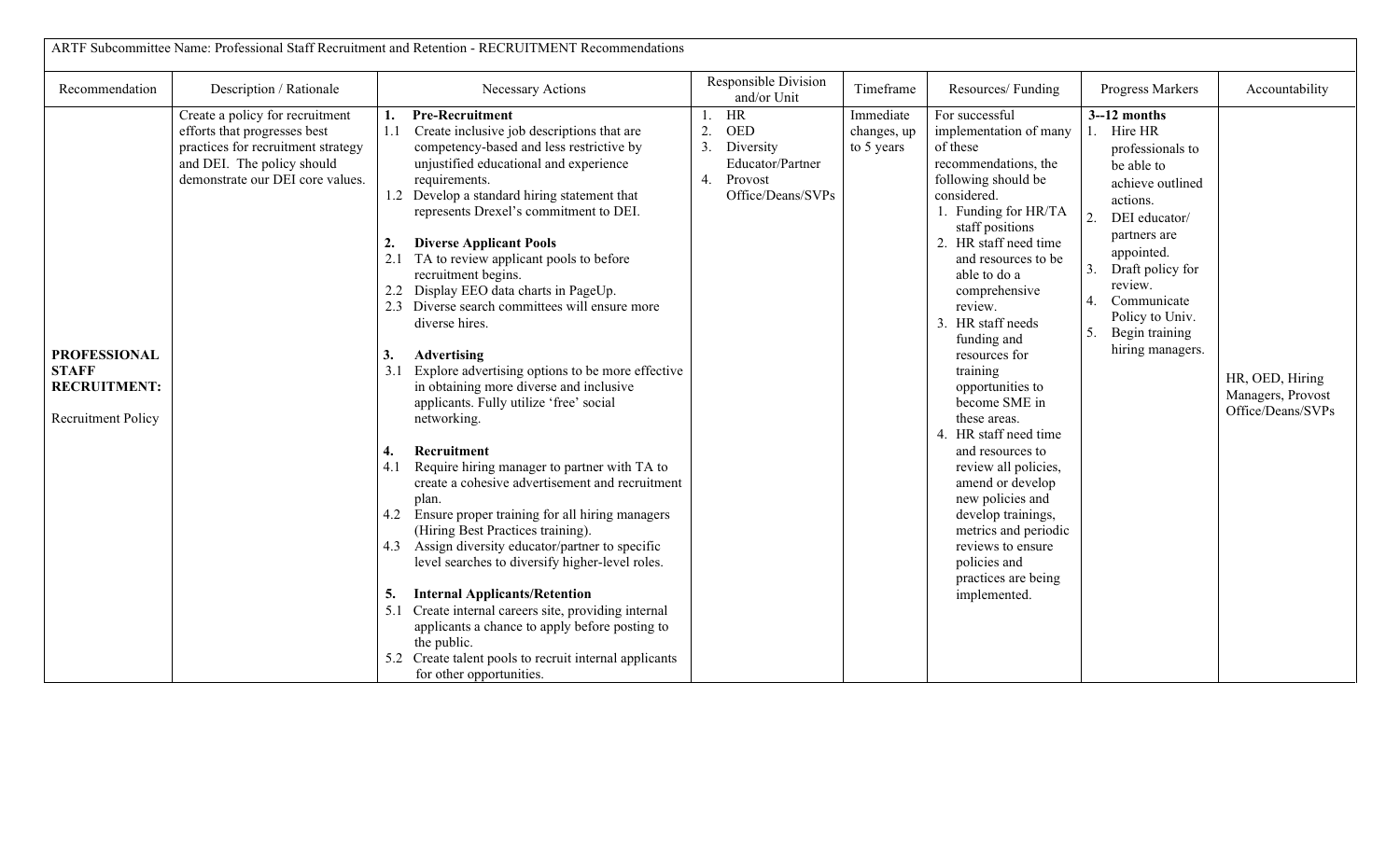## **2. Pre-Recruitment**

### **1.1 Job Descriptions**

#### • **Write competency-based job descriptions**

- o To remove recruitment barriers that hinder diverse applications and hiring, job descriptions need to be more competency-based and less restricted by educational and experience requirements that are not justified. This is being handled by the Job Architecture project but is an important first step to creating inclusive job postings.
- **Assess and justify the required qualifications (education and experience levels)**
	- o Define and train hiring managers on the difference between *required* qualifications versus *preferred* qualifications. Required qualifications are sometimes inflated and not needed for someone to be successful on the job.
	- We often run into issues when a department listed the qualifications, which are posted, but then meet a candidate who doesn't meet those qualifications but want to hire them regardless. We need more inclusivity around the qualifications, to require only base line education and number of years of experience needed to be successful in the role.

### **1.2 Create a hiring statement that represents Drexel's commitment to DEI**

• A standard hiring statement that represents Drexel's commitment to building diverse and inclusive teams and creating a welcoming community for all. Should be developed and visible to applicants on the career website and/or all job postings.

## **3. Diverse Applicant Pools**

#### **2.1 Talent Acquisition (TA) must review applicant pools before recruitment begins.**

• Including Talent Acquisition in the review of applicant pools has the potential to be a great checks and balances system. TA can ensure our departments have a healthy/diverse pool of candidates to choose from. Data charts will be provided on each job card in PageUp to provide clarity to departments so they are aware of what their applicant pools look like as well. TA can assess whether additional advertising is needed.

#### **2.2 Defining Diverse Applicant Pool and training for HR/TA.**

- The definition of a diverse applicant pool needs to be developed, but having a guideline for hiring managers to utilize would be a big step forward. Recruiting from a diverse pool of applicants means a more qualified workforce.
- TA will partner with OED on reviewing data and focusing on EEO data from the Diversity Achievement Plan (DAP) to take action on improving underrepresented or underutilized populations. To address anti-racism and diversity in staffing across the University, it will be important to not only build diverse applicant pools, but that these searches result in the hiring more diverse professional staff. This data will identify gaps in departments, help focus their recruitment efforts, and provide a baseline to show progress.
- All job postings are to be posted for 30 days to ensure we are capturing "true applicants". A posting can be extended past the 30 days, if the applicant pool is not robust or is lacking diversity. If a department asks to remove the posting earlier than 30 days, TA will review the applicant pool to determine if there is a diverse pool for the department to review.

#### **2.3 Search Committees**

- When possible, it is encouraged that search committees are used for the initial application review and interview for all positions. This reduces the impact of the individual hiring manager's unconscious bias and brings different perspectives to the table that help in selecting the best candidates to move forward.
- Ensuring search committees are diverse will in turn ensure more diverse hires; the hope is that a more diverse committee will bring different perspectives to allow more fruitful conversations about the most qualified/suitable candidates.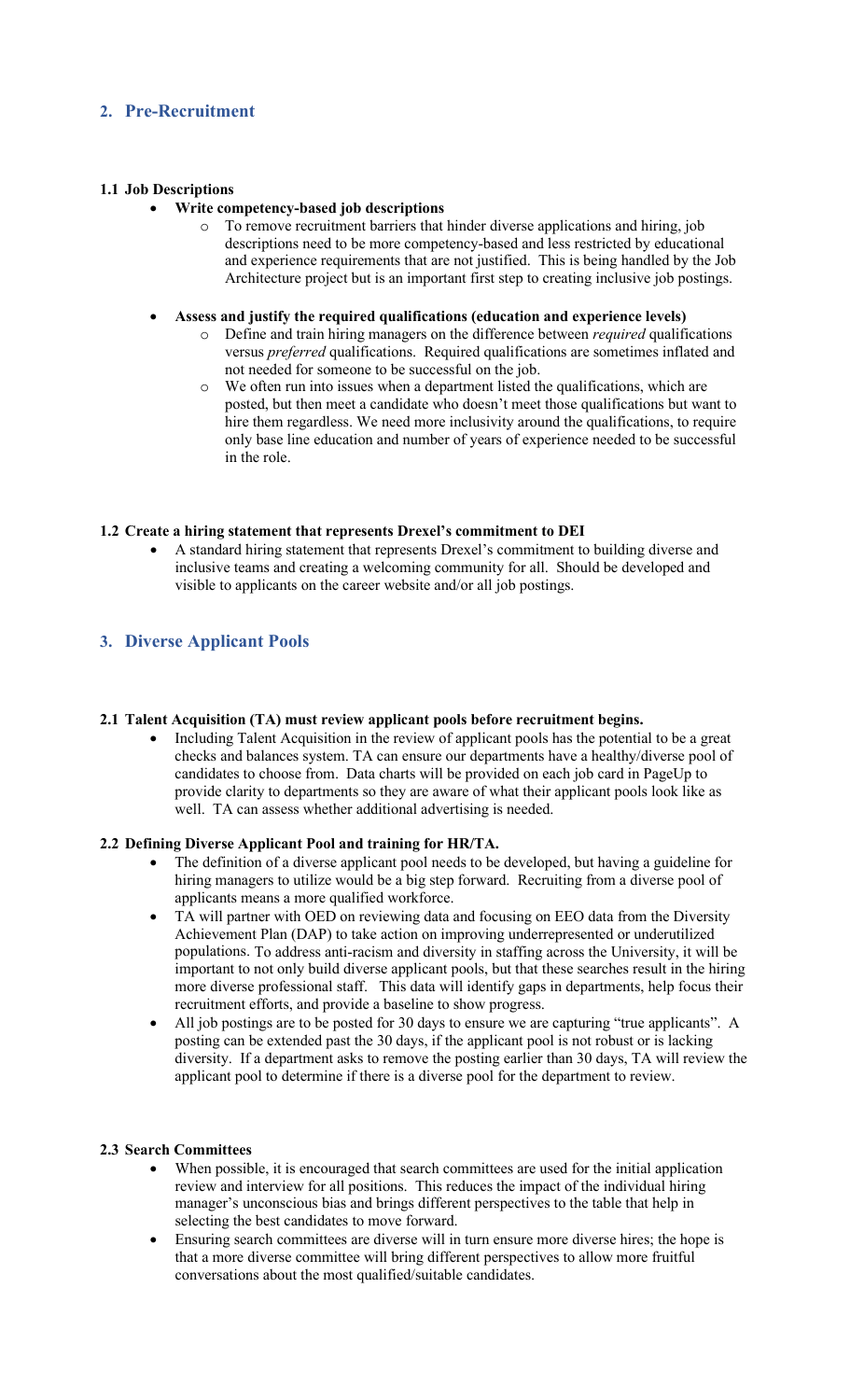• Departments using a Search Committee must consider having a diverse team of reviewers, at all different levels within the department, to ensure a wide range of feedback on candidates, as well as to give a full interpretation of the departmental flow.

# **4. Advertising / Outreach / Branding**

## **3.1 Advertising**

- **Social Media Advertising**
	- Advertise with University accounts for Instagram, Twitter, and other social media (contact University Communications). Ensure full utilization of 'free' social networking. Linkedin is a powerful tool for TA to support new jobs, recent hires, and promote tenured employees. TA should work with the communications department to ensure we are staying up to date with social media tools.
- **Future advertising options**:
	- Academic Network HBCU's get pricing on bulk ads or unlimited packages
	- DiverseJobs.net
	- **Drexel/ANS Brand**
		- Taking a deeper look into advertising and Drexel's reputation in the community is crucial in determining how we will recruit in the future. We currently post jobs to multiple diversity sites via Local Job Network but would like the opportunity to explore other advertising options that may be more effective in obtaining more diverse applicants.
		- Departments and Hiring Managers should work with Talent Acquisition to create a list of external advertising options to increase visibility of the job posting. There are numerous diversity sites that specialize in careers in Higher Education. TA will partner with the colleges/departments to learn more about what associations, organizations, and memberships they are a part of, to establish a customized list of advertising options for specific areas.
		- TA will need to pull existing hire data to get a better understanding on where our applicants are seeing our jobs.

## **5. Recruitment**

#### **4.1 Partner with TA on a Recruitment Plan before recruitment begins**

- Meeting with Talent Acquisition before recruitment begins will help to create a cohesive advertisement and recruitment plan to find the best qualified candidates for each position. TA will guide all hiring managers/interview committees through the recruitment process to review applicants, interview applicants, and select finalists.
- Candidate experience is often overlooked in this process but needs to become more of a focus. As a University, we want the application and interview process to be a good overall experience, even if the applicant is not chosen for a role. Applicants that feel seen and responded to will most likely continue to apply for roles in the future or even recommend others to apply.
- TA guidance will eliminate the barriers and set-backs during the interview process, ensuring that the candidate is clear on compensation expectations and is informed of the search timeline. TA will assist with creating a realistic timeline for the interview stages and will keep in contact with the candidates to keep them 'warm' throughout the process.

#### **4.2 Training for Hiring Managers and newly promoted Supervisors**

• To ensure proper DEI processes are taking place the University needs to be consistent in its practice. With an increased head count in TA we can provide consultative support for all active requisitions and ensure proper training for all hiring managers (through "Hiring Best Practices" training).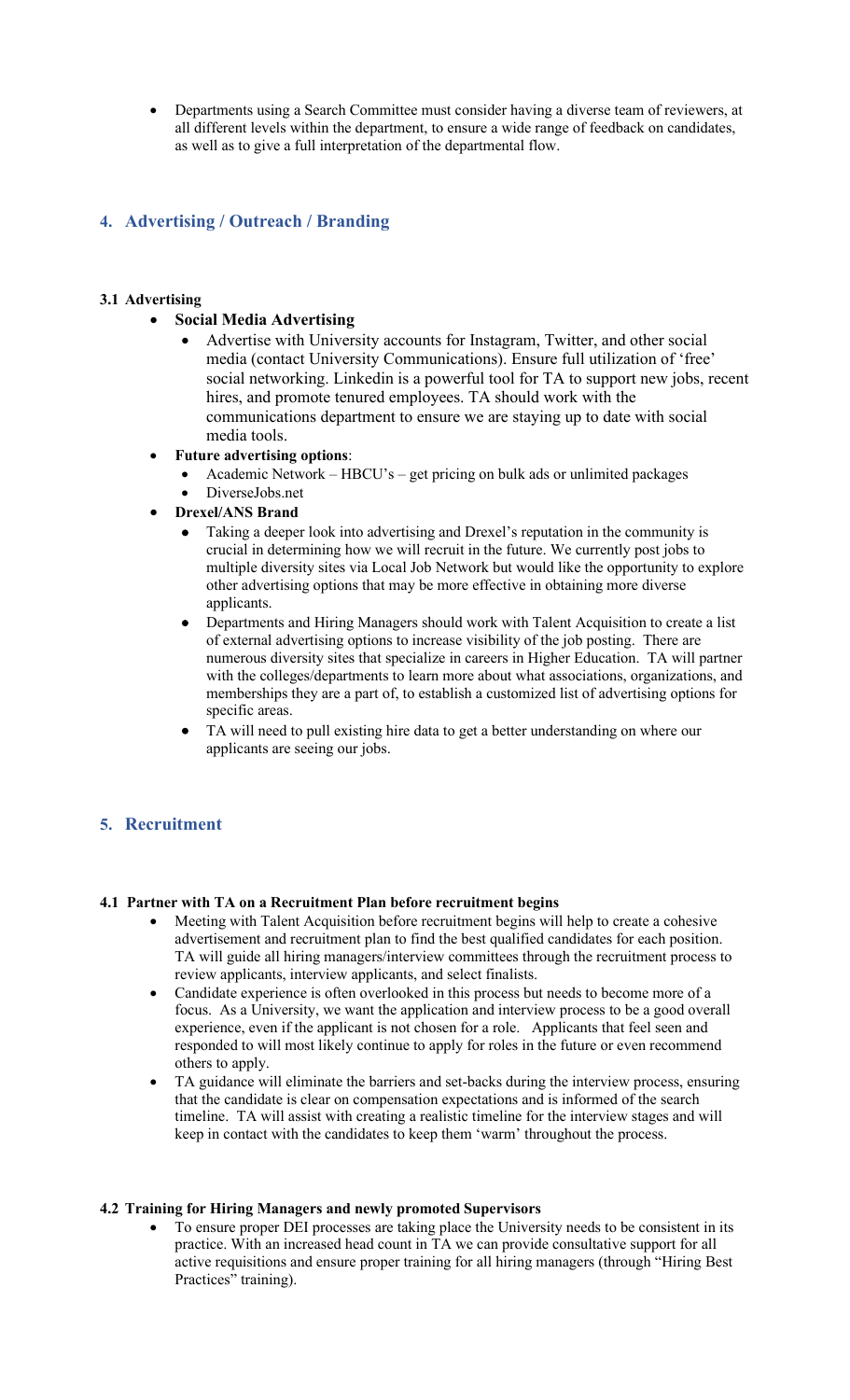- All hiring managers/supervisors are required to get trained on the HR Hiring Best Practice Guide so every department is following a consistent process. Mandatory training will instill best practices and proper process for recruitment/hiring.
- We also believe that all new managers being promoted into supervisory positions be required to attend relevant trainings to set them and their teams up for success.

### **4.3 Assign a Diversity Educator/Partner**

• We also believe assigning diversity educators/partners to Director level (maybe salary grade) and above searches would be an excellent way to diversify our higher-level roles; we believe that ultimately having diverse leadership then leads to decision making that considers ALL members of the University.

## 5. **Internal Employee Recruitment, Promotion, Retention**

#### **5.1 Creating an Internal Careers site and requirements around posting**

- By creating an internal careers site, this will allow for more internal mobility and will provide the opportunity to apply to positions prior to extending the postings to the public. We are recommending that all postings are posted internally for 5 days before posting to the external careers site.
- Internal candidates still need to go through the same application and interview process as external applicants. Talent Acquisition should be involved with the initial interviews to make certain the internal candidate can speak openly about their experiences and qualifications. The hiring manager or Talent Acquisition should acknowledge the internal applicant and reach out to them directly to inform them if they will not be moving forward in the interview process.
- Retention should be a benchmark for successful recruitment and assist in measuring over EEO information. Departments and colleges should understand and review the retention, as well as should be held accountable.

#### **5.2 Talent Pools**

• PageUp allows us to create talent pools to recruit across the University and not just department and college wide. This will also give candidates an extra advantage to be considered for numerous roles in many areas.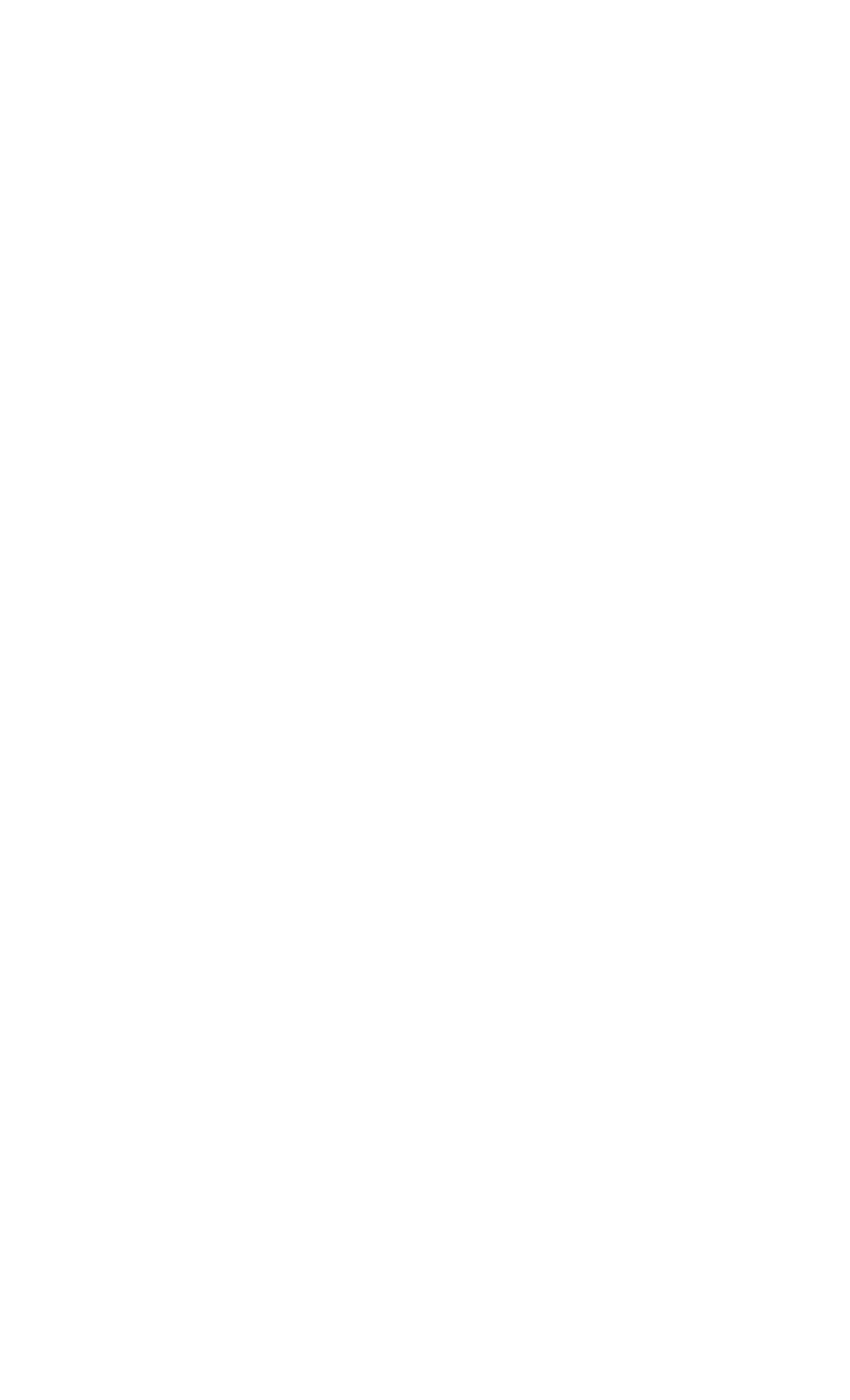| ARTF Subcommittee Name: Professional Staff Recruitment and Retention - RECRUITMENT Recommendations |                                                                                                                                                                                                                                                                                                                                                                                                                                                                                                                  |          |                                                                                                                                                                                               |                                                                                                     |                    |  |                                                                                            |                         |                                                                                                                                                               |  |
|----------------------------------------------------------------------------------------------------|------------------------------------------------------------------------------------------------------------------------------------------------------------------------------------------------------------------------------------------------------------------------------------------------------------------------------------------------------------------------------------------------------------------------------------------------------------------------------------------------------------------|----------|-----------------------------------------------------------------------------------------------------------------------------------------------------------------------------------------------|-----------------------------------------------------------------------------------------------------|--------------------|--|--------------------------------------------------------------------------------------------|-------------------------|---------------------------------------------------------------------------------------------------------------------------------------------------------------|--|
| Recommendation                                                                                     | <b>Description / Rationale</b>                                                                                                                                                                                                                                                                                                                                                                                                                                                                                   |          | <b>Necessary Actions</b>                                                                                                                                                                      | Responsible<br>Division and/or<br>Unit                                                              | Timeframe          |  | Resources/<br><b>Funding</b>                                                               | <b>Progress Markers</b> | <b>Accountability</b>                                                                                                                                         |  |
| <b>PROFESSIONAL</b><br><b>STAFF</b><br><b>RECRUITMENT:</b><br>Hire Locally                         | These recommendations<br>focus exclusively and<br>intentionally on hiring and<br>recruiting untapped talent:<br>under-skilled Drexel<br>employees and external<br>candidates such as returning<br>citizens (formerly<br>incarcerated). The<br>recommendations serve as a<br>framework that will help<br>shape hiring and recruiting<br>policies and strategy with the<br>goal of identifying quality<br>candidates who have the<br>dedication and relevant skills<br>to become employed or<br>promoted at Drexel | 3.<br>4. | <b>Expanded Job Postings</b><br>Promotion from within<br>Hire Untapped Talent<br><b>Attracting Local Talent</b><br>Upskill West Philadelphia Drexel employees for<br>professional development | . University wide<br>2. HR<br>3. Dornsife Center<br>and Beachell<br>Center<br>4. Goodwin<br>College | $3 - 12$<br>months |  | Funding for 1<br>Full Time<br>Human<br>Resources<br>Representative<br>Tuition<br>Remission |                         | HR and other<br>Drexel leaders<br>including<br>Department heads,<br>Managers, Deans,<br>etc.<br>Dornsife Center and<br>Beachell Center and<br>Goodwin College |  |
|                                                                                                    | University.                                                                                                                                                                                                                                                                                                                                                                                                                                                                                                      |          |                                                                                                                                                                                               |                                                                                                     |                    |  |                                                                                            |                         |                                                                                                                                                               |  |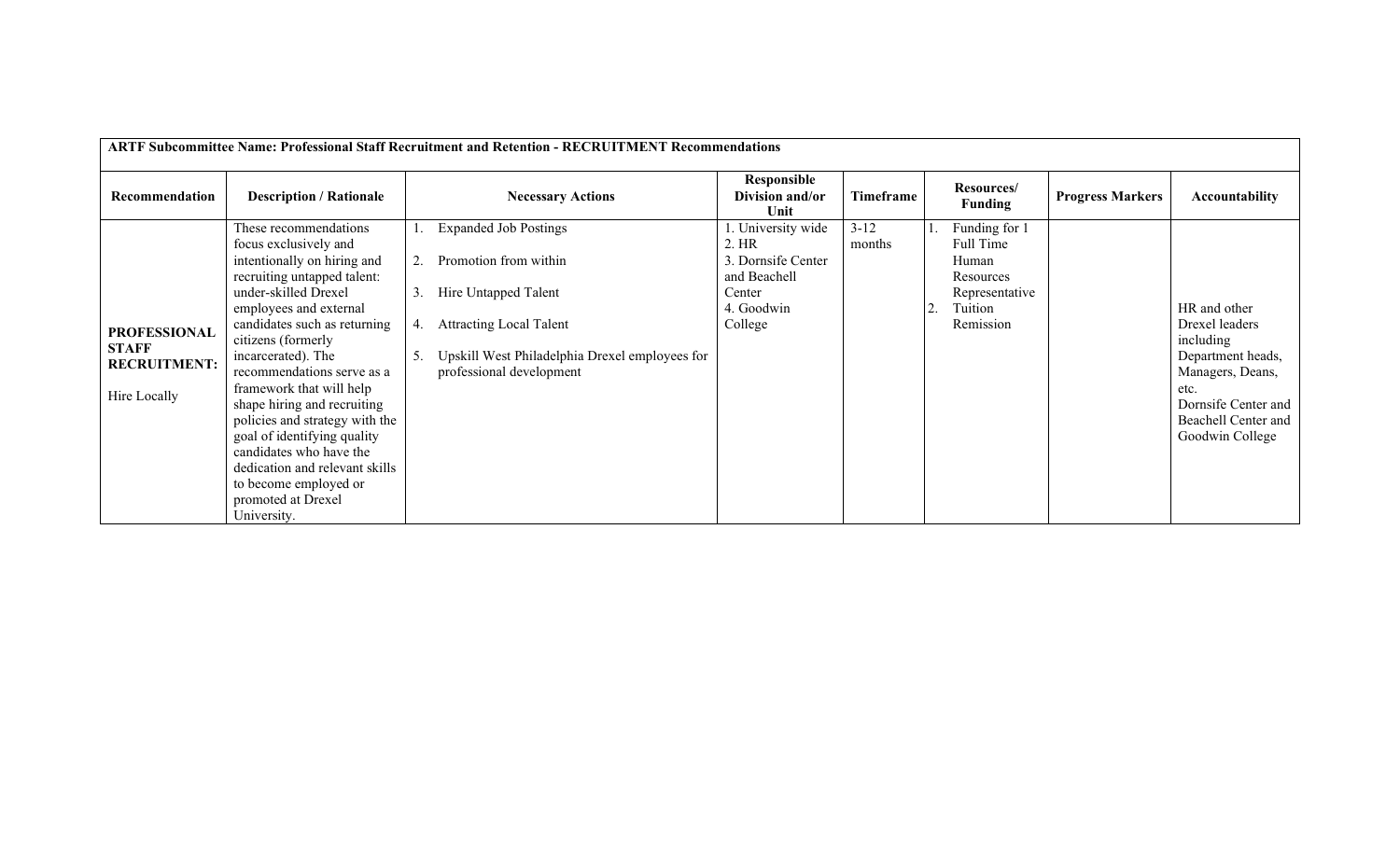These recommendations focus exclusively and intentionally on hiring and recruiting untapped talent: under-skilled Drexel employees and external candidates such as returning citizens (formerly incarcerated). The recommendations serve as a framework that will help shape hiring and recruiting policies and strategy with the goal of identifying quality candidates who have the dedication and relevant skills to become employed or promoted at Drexel University.

## **Recommendation #1: Expanded Job Postings**

**Description / Rationale:** Although posted job descriptions are used to encourage the best applicants to apply for posted positions, we do not want to discourage individuals who can do the job but may choose not to after reading the description and requirements. By evaluating the methods and consideration that go into the writing of job descriptions and education requirements for staff positions at Drexel. To ensure requested requirements reflect the duties and responsibilities for the posted position.

### *Necessary Actions*

- Assessment of all job postings
- Assure job descriptions are clear and describes skill and competencies required for position instead of relying on education background of applicant.
- Applicants who have the experience to do the job may not apply due to the education requirement.
- Ensure that education requirement is **necessary** for the job responsibilities and scope of work.

### **Recommendation #2: Promotion from within**

**Description / Rationale:** Most departments/units have upper-level positions which offer individuals the opportunity to move up in their jobs. However, few are properly trained with in their current positions to have the confidence to apply for a upper level position. Supervisors and department heads need to do a better job giving their staff opportunities to grow within their current positions. By doing this individual will have the confidents to go after promotions within Drexel.

## *Necessary Actions*

• Establish policy to identify and recruit internal candidates. For promotion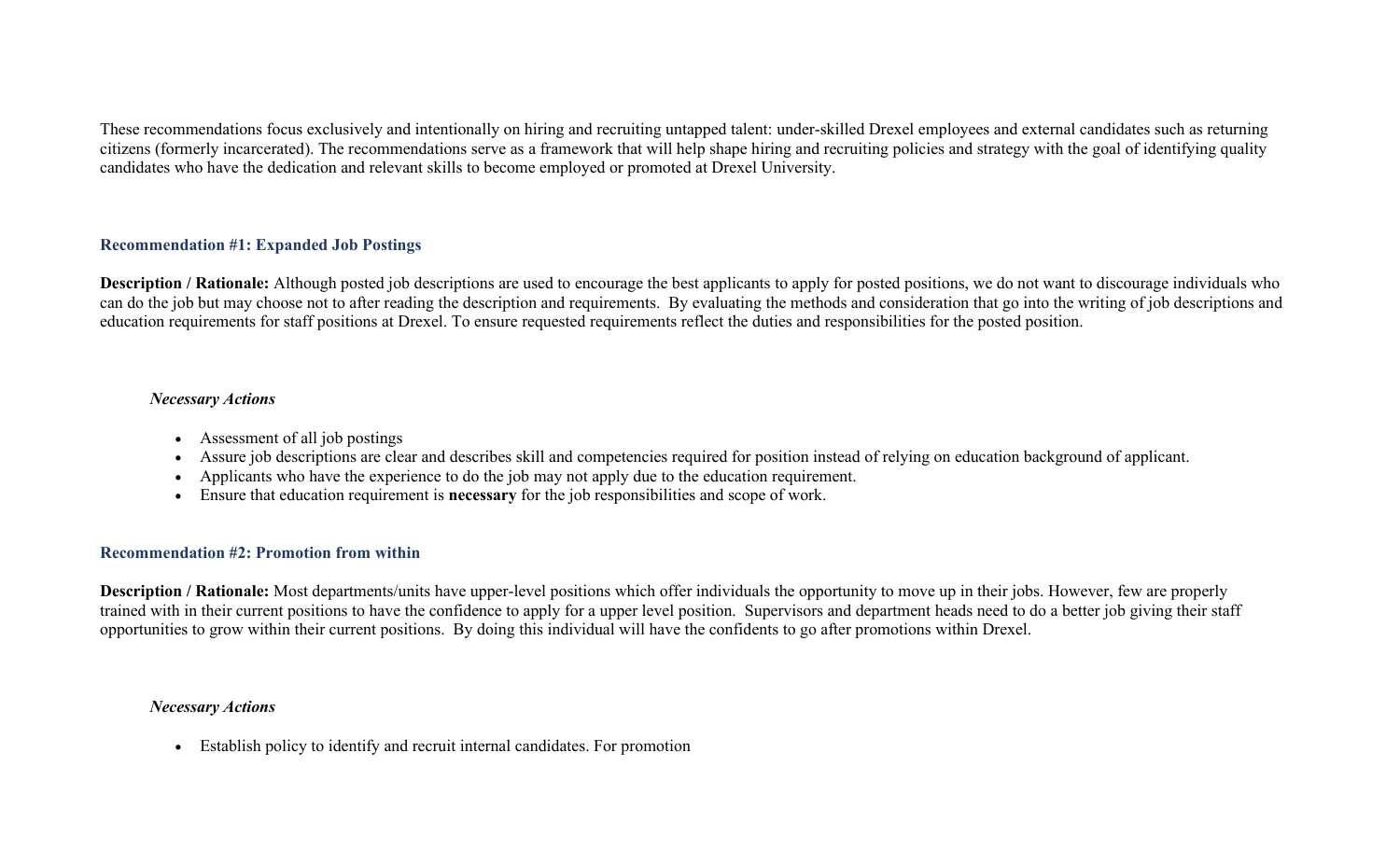- Stop relying on the **peter principle** for promotion from within.
- It gives the impression that there was no consideration for anyone else within the unit/college/department for promotion.
- Work with lower-level employees by giving meaningful projects and assignments that would help/prepare them for growth within their unit/college/department.
- By doing this you give the employee confidence to seek promotion within their unit/college/department.

Transparency and clearer for job openings

- Post and promote position internally first (15 days) to recruit talent form within unit/college/department.
- This should give supervisors a chance to encourage everyone who is interested the opportunity to apply.
- Examining data on the rate of promotion of people of color for internal employment opportunities

# **Recommendation #3: Hire Untapped Talent**

**Description / Rationale:** 19,400 West Philadelphia residents are returning citizens, those who have been formerly incarcerated. The crimes and convictions vary but one thing that is consistent: the dire need to connect these residents to long-term, stable careers to reduce recidivism and create economic stability in the neighborhood in which Drexel sits. Drexel University has an opportunity to continue its long legacy of civic engagement by considering, interviewing, and hiring candidates for employment who have a criminal background record. Currently, there is no formal checklist or screening process when reviewing a returning citizens application for employment. The current process includes HR personnel reviewing candidates on a one-by-one case without a formal assessment matrix and professional development or training on how to vet candidates.

# *Necessary Actions*

• Require HR professionals, hiring managers and front-line supervisors and staff to complete the Society of Human Resources management (SHRM) Getting Talent [Back to Work Certificate](https://store.shrm.org/Getting-Talent-Back-to-Work-Certificate) (GTBTWC) is specifically designed to equip leaders with knowledge and actionable tools needed to attract, hire and retain individuals with criminal and conviction records.

- Form an internal review board, advisory council and or team comprised of those who completed the GTBTWC. Those members will meet routinely to review resumes and backgrounds of returning citizens to make an informed, unbiased decision on the candidates' employability at Drexel University.
- Devise a criteria assessment matrix that shapes the conversation and decisions set forth by the interview board/advisory council.
- Create an untapped talent source by partnering with community and workforce organizations who offer services to returning citizens. Drexel would offer career workshops to these organizations such as "What does it take to work at Drexel" in addition to post job openings.
- Identify and sponsor professional development that fosters career pathways for returning citizens that include skill-based learning workshops, certificates and certifications that foster lifelong learning and positions employees for entry-level to mid-level careers at Drexel.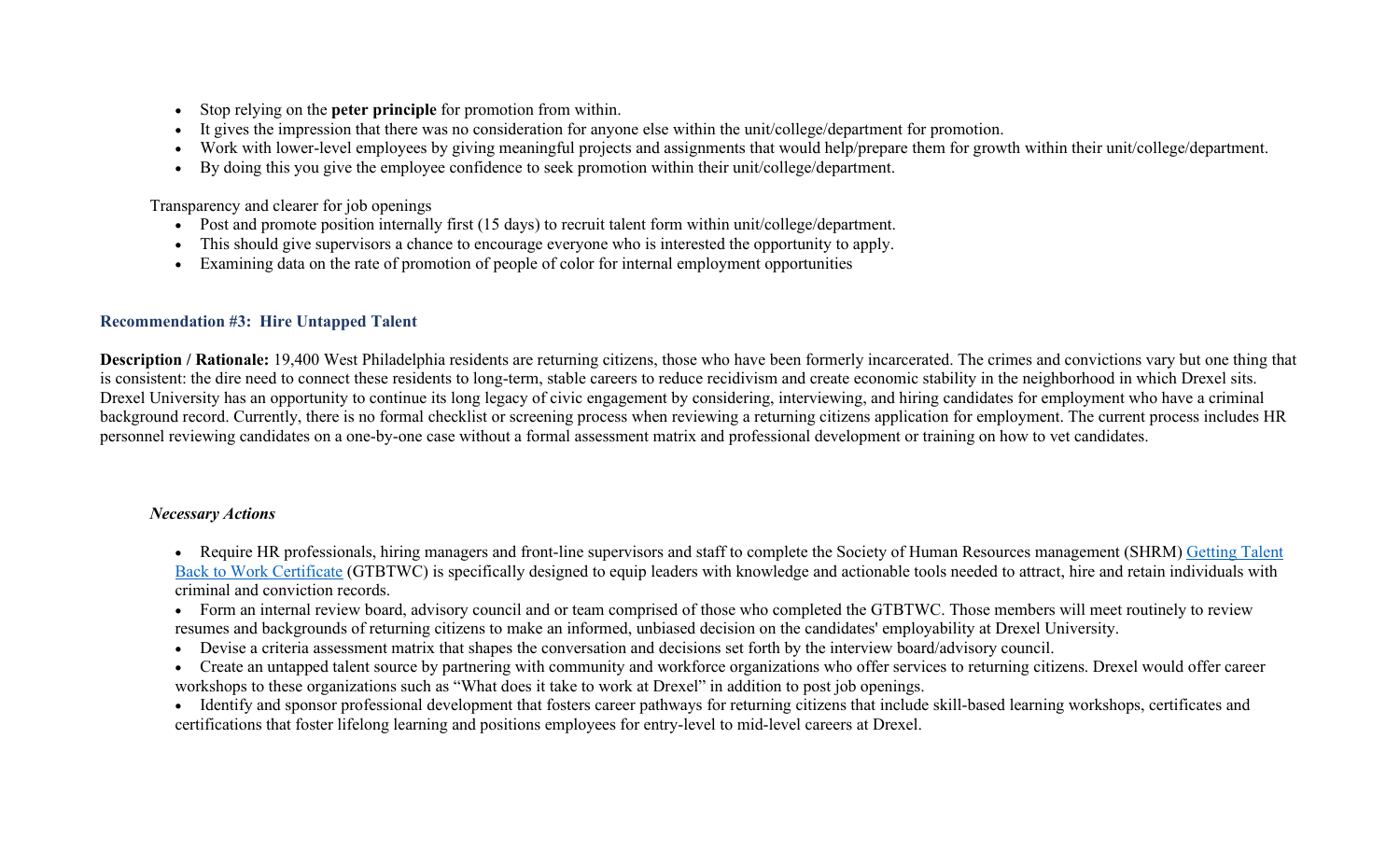#### **Recommendation #4: Attracting Local Talent**

**Description / Rationale:** Drexel currently has 4345 exempt employees (according to the most recent data accessed by our team). Of those 4345, only 428 benefits eligible employees live in West Philadelphia. As an anchor institution, Drexel has a mission to hire local, yet only 9% of our exempt employees live in West Philadelphia. Furthermore, we need to diversify our staff and faculty. Only 10% of exempt staff are African American. West Philadelphia community is 75% African American, therefore we are far from being representative of our community.

### *Necessary Actions*

• Hire a HR representative to focus on hiring local west Philadelphians. They will coordinate with the Dornsife Center and Beachell Center. The Dornsife Center has created "Career Workshops" that bring employers directly in front of the West Philadelphia Audience that is majority African American. The Hire Local HR Rep will coordinate to bring Drexel job opportunities directly to the community. Bringing these opportunities to the community will increase the number of local hires and diverse staff.

• Considering Drexel's desire to hire locally and to be an anti-racist University we propose to do a local job fair. The job fair would be focus on promoting jobs within Drexel to West Philadelphia residents in the seven zip codes we serve. A job fair would meet the goals of the Professional Staff Hiring and Retention Sub Committee to hire locally. It would also show Drexel's' investment in Hiring Locally and being an invested anchor institution in our community. Drexel has an opportunity to do this event that would be rather unique among Philadelphia higher education institutions. Providing opportunities to jobs is a clear path to being a positive member of the community we are a part of.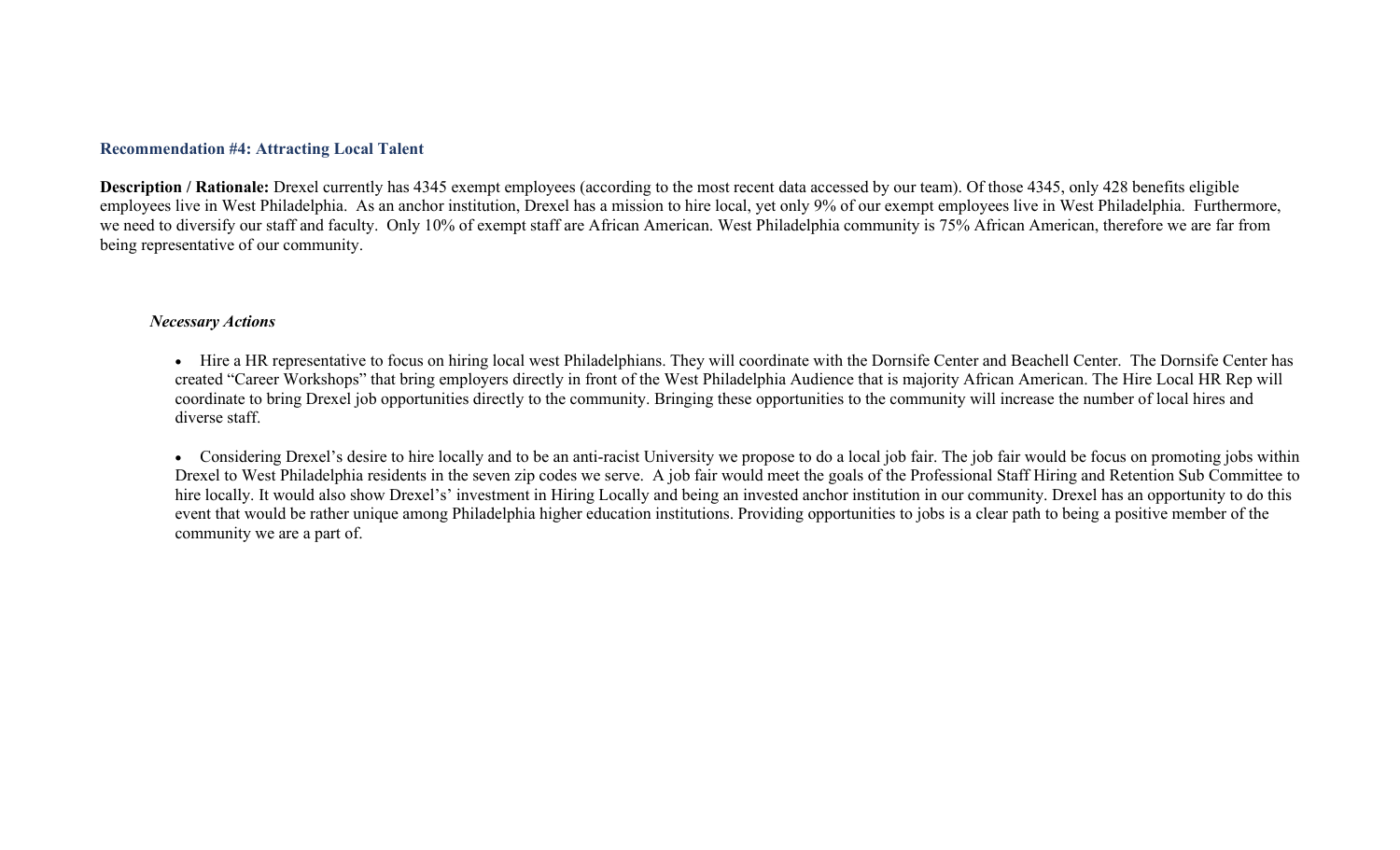

### **Recommendation #5: Upskill West Philadelphia Drexel employees for professional development**

**Description / Rationale:** Drexel is committed to hire and train their local workforce as a 21st century strategic investment in its business continuity. Drexel Human Resources offers a variety of trainings and learning opportunities through the Learning and Development Career Pathway program for staff. These offerings increase the skills of current Drexel staff while also providing training to prepare them for future internal promotion.

#### *Necessary Actions*

• Goodwin College of Professional Studies' *The Skills Hub* currently serves incumbent and displaced professionals who seek industry credentials. Goodwin is now able to offer their courses to Drexel staff through tuition remission. Drexel's partner, the University City District's West Philadelphia Skills Initiative (WPSI) program, offers essential skills training such as leadership and coaching. By combining these programs – Goodwin's technical credentials and WPSI's essential skills training –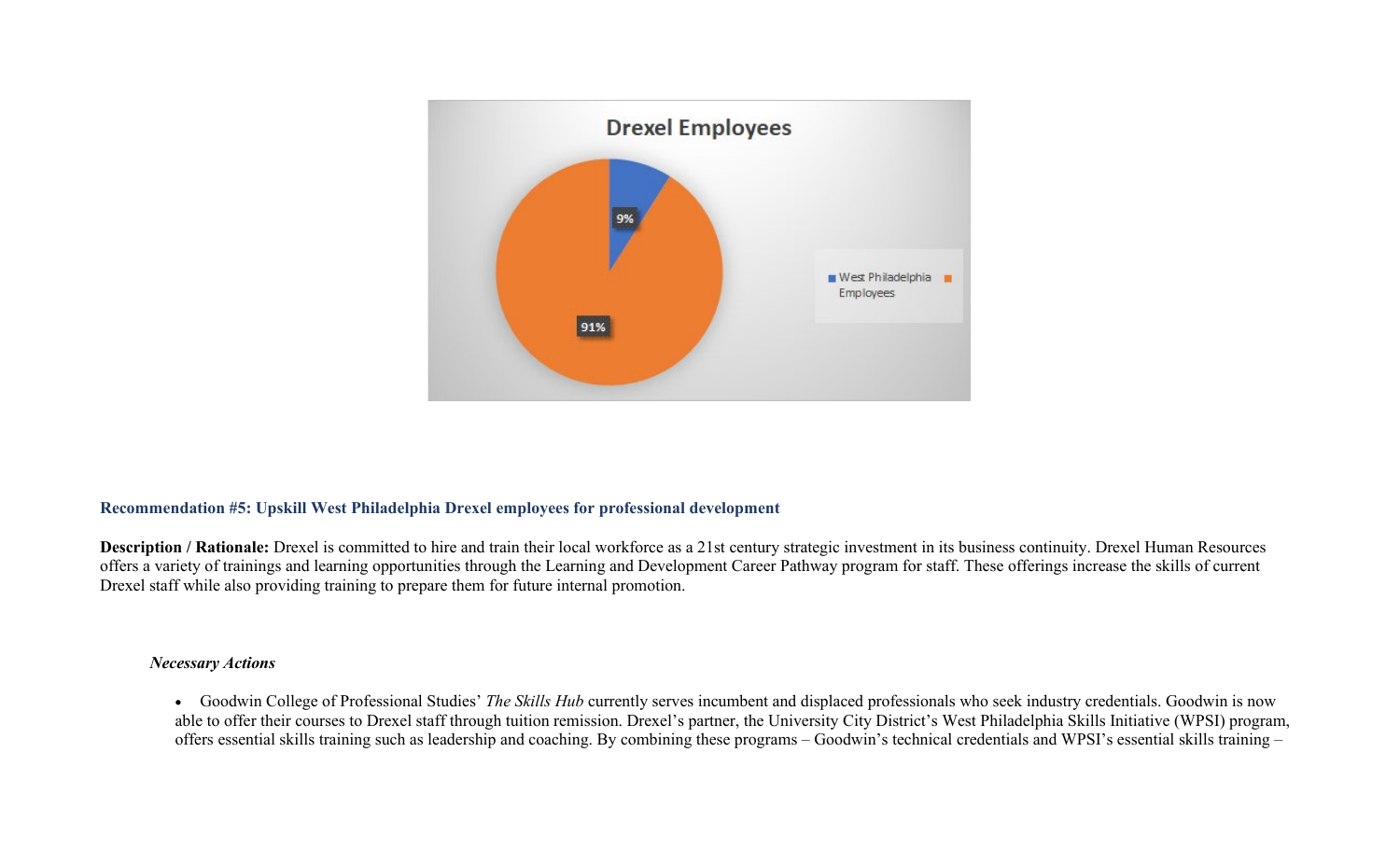Drexel can offer their local staff engaging virtual trainings that will enrich their employment at Drexel and deepen our institutional investment in our talent in support of our students' experience.

**Other Recommendations to Consider for Recruitment:**

- Policy revisions
- Recruit Contracted Employees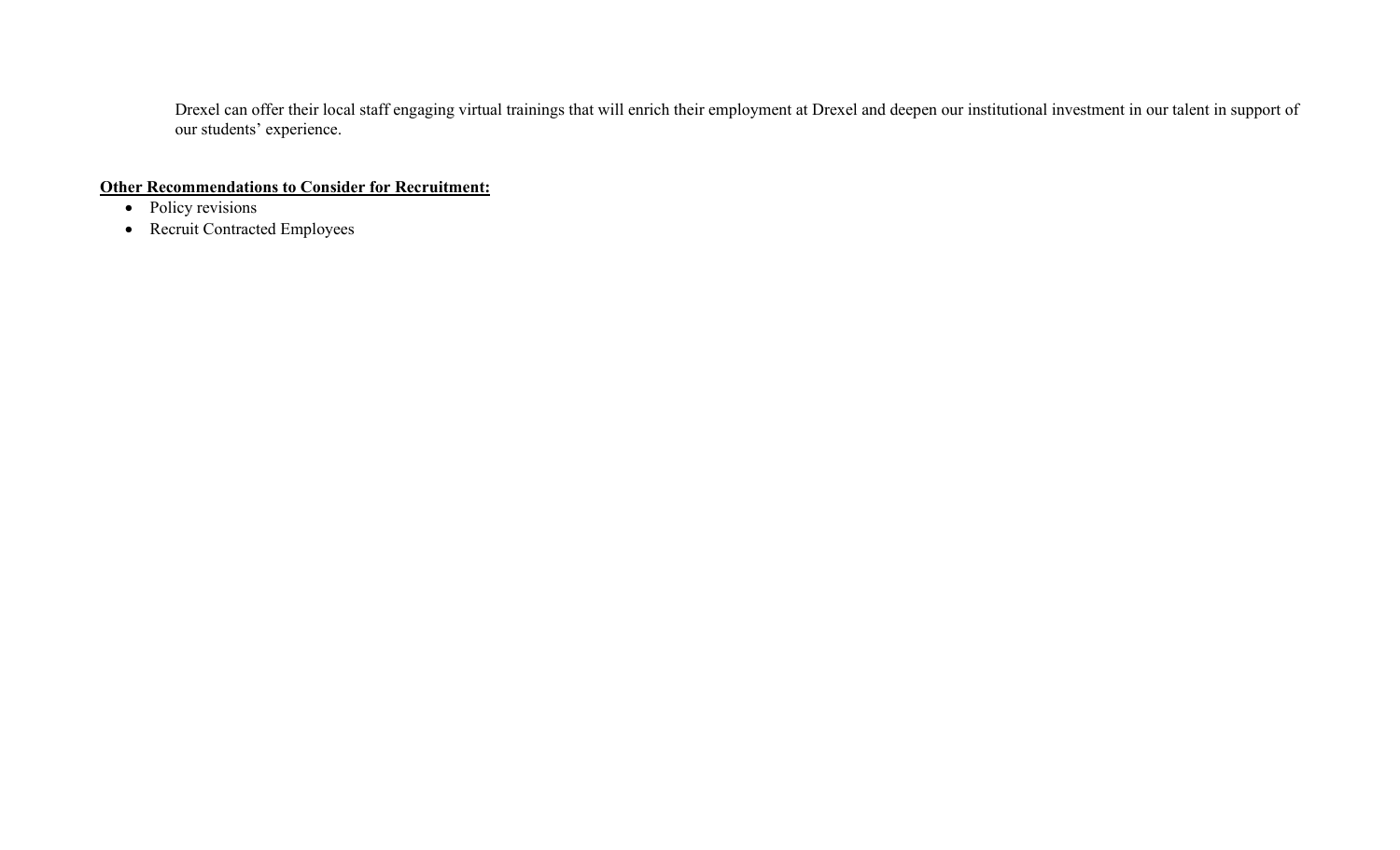| ARTF Subcommittee Name: Staff Recruitment, Retention and Promotion Committee Preliminary Recommendation                                                                                                                                                                                                                                                                                                                             |                                                                                                                                                                                                                                                                                                                                                                                                                                                                                                                                                                                                                                                                                                                                                                                                                                                                                                                                                                                                                                                                                                |                                                                                                                                                                                                                                                                                                                                                                                                                                                                                                                                                                                                                                                                                                                                                                                                                                                                                                                                                                                                                                                                                                                                                                                                                                                                                                                                                                                           |                                                                                  |                  |                                                                                                                                                                                                                                                                                                                                                                                                                                                                                                                                                                                                                                  |                                                                                                                                                                                                                                                                                                                                                                                                                        |                                     |  |  |  |
|-------------------------------------------------------------------------------------------------------------------------------------------------------------------------------------------------------------------------------------------------------------------------------------------------------------------------------------------------------------------------------------------------------------------------------------|------------------------------------------------------------------------------------------------------------------------------------------------------------------------------------------------------------------------------------------------------------------------------------------------------------------------------------------------------------------------------------------------------------------------------------------------------------------------------------------------------------------------------------------------------------------------------------------------------------------------------------------------------------------------------------------------------------------------------------------------------------------------------------------------------------------------------------------------------------------------------------------------------------------------------------------------------------------------------------------------------------------------------------------------------------------------------------------------|-------------------------------------------------------------------------------------------------------------------------------------------------------------------------------------------------------------------------------------------------------------------------------------------------------------------------------------------------------------------------------------------------------------------------------------------------------------------------------------------------------------------------------------------------------------------------------------------------------------------------------------------------------------------------------------------------------------------------------------------------------------------------------------------------------------------------------------------------------------------------------------------------------------------------------------------------------------------------------------------------------------------------------------------------------------------------------------------------------------------------------------------------------------------------------------------------------------------------------------------------------------------------------------------------------------------------------------------------------------------------------------------|----------------------------------------------------------------------------------|------------------|----------------------------------------------------------------------------------------------------------------------------------------------------------------------------------------------------------------------------------------------------------------------------------------------------------------------------------------------------------------------------------------------------------------------------------------------------------------------------------------------------------------------------------------------------------------------------------------------------------------------------------|------------------------------------------------------------------------------------------------------------------------------------------------------------------------------------------------------------------------------------------------------------------------------------------------------------------------------------------------------------------------------------------------------------------------|-------------------------------------|--|--|--|
| Recommendation                                                                                                                                                                                                                                                                                                                                                                                                                      | <b>Description / Rationale</b>                                                                                                                                                                                                                                                                                                                                                                                                                                                                                                                                                                                                                                                                                                                                                                                                                                                                                                                                                                                                                                                                 | Necessary Actions**                                                                                                                                                                                                                                                                                                                                                                                                                                                                                                                                                                                                                                                                                                                                                                                                                                                                                                                                                                                                                                                                                                                                                                                                                                                                                                                                                                       | Responsible<br>Division and/or<br>Unit                                           | <b>Timeframe</b> | <b>Resources/Funding</b>                                                                                                                                                                                                                                                                                                                                                                                                                                                                                                                                                                                                         | <b>Progress Markers</b>                                                                                                                                                                                                                                                                                                                                                                                                | Accountability                      |  |  |  |
| <b>STAFF</b><br><b>RETENTION</b><br><b>AND</b><br><b>PROMOTION:</b><br>Increase the 5-year<br>retention of Black<br>staff to 75% to<br>match their white<br>colleagues.<br>Increase<br>representation of<br>full-time Black staff<br>to a minimum of<br>25% in exempt<br>positions in 5 years.<br>Increase<br>representation of<br>full-time Black staff<br>at EEO categories<br>of $(30)$ , 1B and 1A<br>to $25%$ at a<br>minimum. | Black staff make up about 15%<br>percent of all fulltime staff at<br>Drexel (655 out of 4345),<br>according to data from HR. The<br>five-year retention rates for Black<br>staff are significantly below their<br>white colleagues (see chart 1.)<br>White staff also disproportionally<br>make up Exempt positions which<br>are most often at higher pay rates<br>$(72.4\% \text{ of white staff vs. } 9.9\% \text{ of }$<br>Black staff, see chart for other<br>demographic races). These trends<br>are demonstrated throughout of<br>the demographic data for staff for<br>other important retention<br>indicators such as 10-year hire vs.<br>increase in salary, EEO category,<br>and exemption status. The<br>committee is recommending that<br>the University commit to changing<br>these demographics to match its<br>Anti-Racist intention. .<br>Furthermore, research shows that<br>having a more inclusive working<br>environment increases revenue,<br>productivity, innovation,<br>employee engagement and<br>decreases costs. More importantly<br>than all of this it is a moral | Appoint administrator in the Office of the Provost<br>whose focus is on staff diversity (across various<br>dimensions of identity), inclusion, and belonging.<br>Appoint a DEI administrator in every<br>2.<br>College/School/ Unit to oversee and enforce proper<br>retention and promotion processes and to help hiring<br>committees best strategize the hiring process to create<br>a fair and equitable process. These administrators<br>should directly report to HR or OED and would work<br>closely in partnership with the Deans/Vice Presidents.<br>Equity Audit for each College/School/Department-<br>including review of grades and salaries equity for<br>current staff. After review create standards for salary<br>levels within job families.<br>4. Develop formal programs to enhance retention.<br>People who leave Drexel often do so because they do<br>not know what options for career advancement they<br>may have, and this leads to career stagnation and<br>frustration, rather than a culture of opportunity.<br>Policy changes (need to build Anti-racist practices<br>into current policies for retention and promotion). In<br>addition to reviewing all policies for anti-racism<br>practices and language we need to ensure the<br>following:<br>5.1. Promotion policy changes<br>5.2. Career Development<br>5.3. Education<br>6. Meaningful Recognition | 6. Provost<br>7. Provost/HR<br>8. HR/OED<br>9. HR<br>10.<br>HR<br>11.<br>Provost | 5 years          | The main resource<br>missing to ensure the<br>successful<br>implementation of many<br>of these<br>recommendations are<br>staff in HR.<br>6. Funding for staff<br>position<br>7. Funding for<br>positions within<br>each<br>college/school/unit<br>8. HR staff need time<br>and resources to be<br>able to do a<br>comprehensive<br>review.<br>9. Resources will be<br>dependent on<br>programs developed<br>10. HR staff need time<br>and resources to<br>review all policies,<br>amend or develop<br>new policies and<br>develop trainings,<br>metrics and periodic<br>reviews to ensure<br>policies and<br>practices are being | 1. Year one hire HR<br>professionals to be<br>able to achieve<br>outlined actions.<br>2. DEI administrators<br>are appointed - Year<br>1.<br>3. Equity audit<br>performed - Year 1<br>4. HR professionals<br>have developed<br>retention programs<br>including career<br>mapping for each<br>position.<br>5.HR professionals<br>review all current<br>policies for<br>6.Meaningful<br>recognition can start<br>year 1. | Provost, HR, OED,<br>Deans' offices |  |  |  |
|                                                                                                                                                                                                                                                                                                                                                                                                                                     | imperative for Drexel.                                                                                                                                                                                                                                                                                                                                                                                                                                                                                                                                                                                                                                                                                                                                                                                                                                                                                                                                                                                                                                                                         |                                                                                                                                                                                                                                                                                                                                                                                                                                                                                                                                                                                                                                                                                                                                                                                                                                                                                                                                                                                                                                                                                                                                                                                                                                                                                                                                                                                           |                                                                                  |                  | implemented.                                                                                                                                                                                                                                                                                                                                                                                                                                                                                                                                                                                                                     |                                                                                                                                                                                                                                                                                                                                                                                                                        |                                     |  |  |  |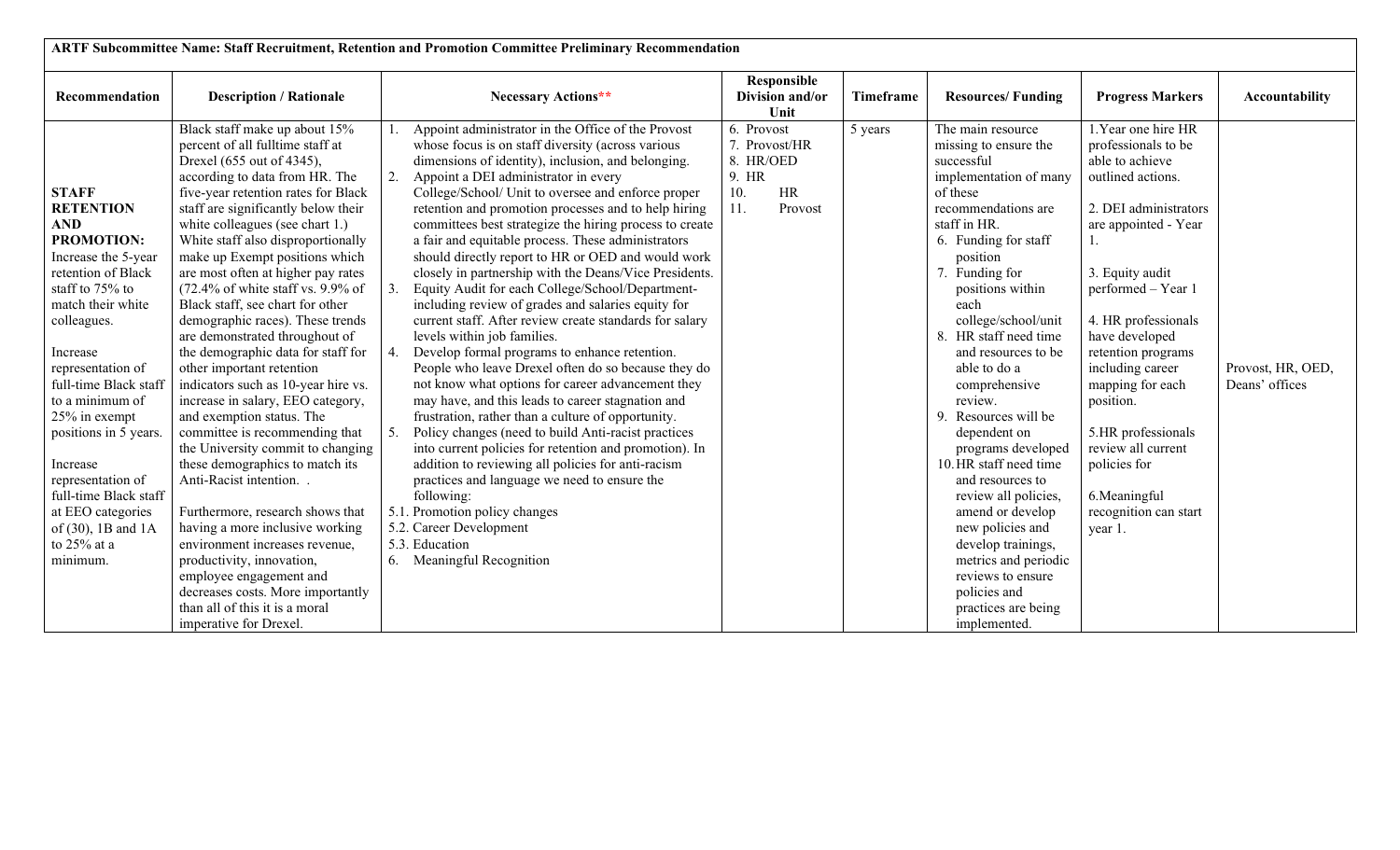General Recommendation:

- 1. Appoint administrator in the Office of the Provost whose focus is on staff diversity (across various dimensions of identity), inclusion, and belonging.
	- This should be a separate position to ensure the focus stays on staff and is not lost on faculty.
	- This position will need a team to be able to focus on the needs of the different colleges/schools/units.
- 2. Use the share resources model to appoint a Diversity Education and Culture Manager in every College/School/ Unit to oversee and enforce proper retention and promotion processes and to help hiring committees best strategize the hiring process to create a fair and equitable process. These managers should directly report to HR or OED and would work closely in partnership with the Deans/Vice Presidents.
- 3. Equity Audit for each College/School/Department. Review for salary equity for current staff. After review create standards for salary levels within job families.
- 4. Develop formal programs to enhance retention. People who leave Drexel often do so because they do not know what options for career advancement they may have, and this leads to career stagnation and frustration, rather than a culture of opportunity.
- 5. Policy changes (need to build Anti-racist practices into current policies for retention and promotion). In addition to reviewing all policies for anti-racism practices and language we need to ensure the following:
	- Commit to a phone screening of all internal candidates for open positions.
	- Create internal careers page on Page Up.
	- Commit to a phone screening of all internal candidates for open positions.
	- Create internal careers page on Page Up.
	- Advertise all positions internally for a period before releasing to external career sites.
	- Use Exit data to identify challenges in the institution (currently do not have the resources to review data or make recommendations).
- 5.1.Promotion policy changes
	- HRBP/Comp should review entire team or department demographics to ensure fair process and promotion practices are being upheld.
	- Deans should be held accountable for promotion of staff. Need Deans to be intentional about promotions and reward Deans that promote equity and inclusion.
	- Review policies on promotion so that education verification checks are followed for position. Need to handle everyone the same in this process. Not all employees have education verification checks (if required by position) so when promotions are happening, they may not meet the requirements.
	- Need a formal process for promotion like we have for faculty.
	- Performance Reviews: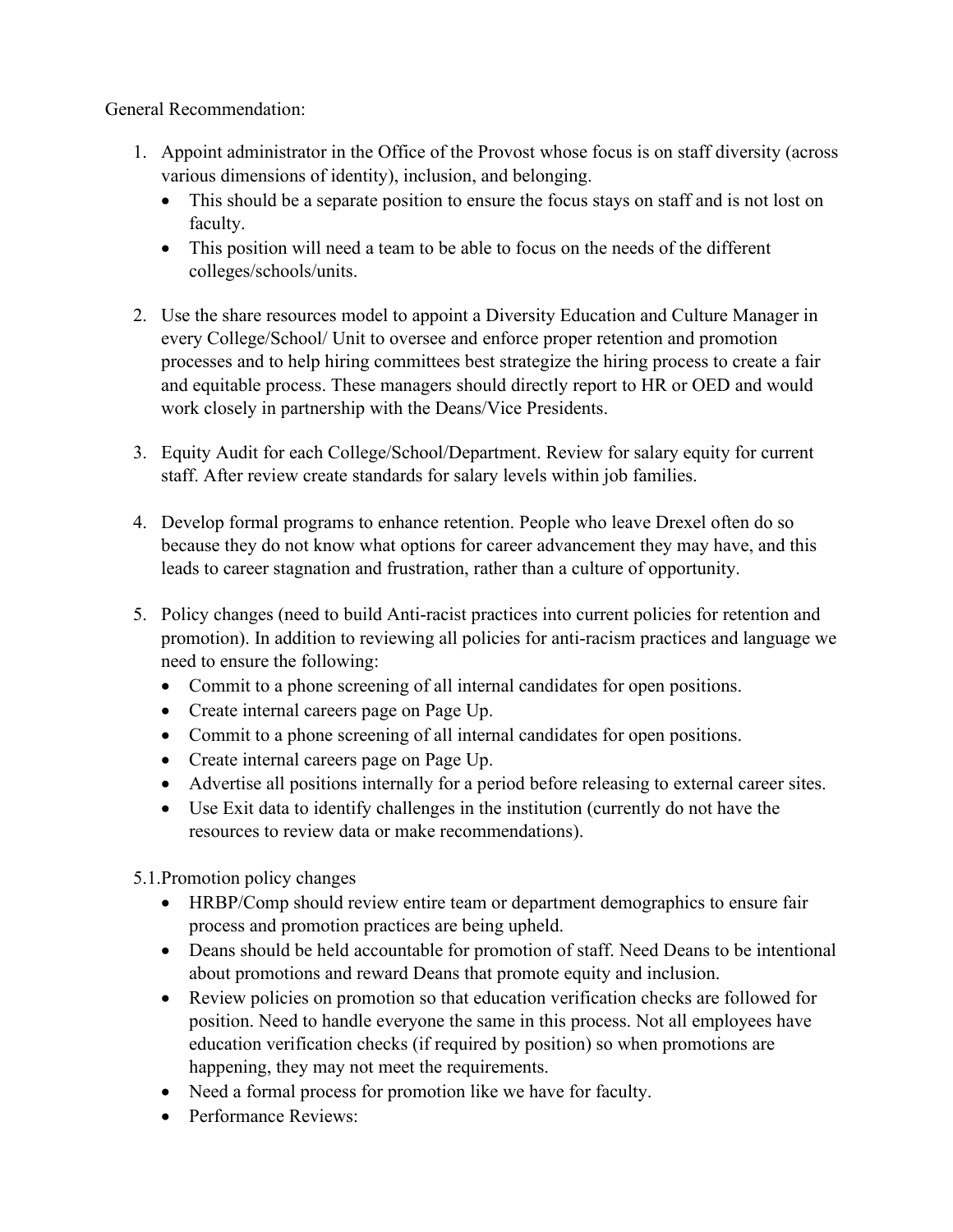- o Need to be provide feedback and training in a timelier manner (not just once per year)
- o 360 Blind reviews required to help identify and fix challenges within the institution.
- o Need consistency in promotion practices across the university.

# 5.2. Career Development

- All employees should have access to information on the skills needed for next promotion/step in career. This should be in Career pathways for all positions and be available to all employees with recommended skill building and courses for all employees.
- Institute a formal mentoring program that pairs staff with more senior staff throughout the institution (this would be in addition to taking the Managing People unit in Career Pathways).

# 5.3. Education

- Yearly supervisor leadership trainings focusing on developing staff, mitigating bias, leading teams in a culturally responsive way, helping to guide anti-racism changes Drexel would like to see.
- Develop a program like Drexel Leaders 2020 or Provost Fellows focused on early or midcareer professionals (ensure selection/nomination process is not bias).
- Drawing on best practices of units like SPH, AJ Drexel Autism Institute, SoE, and Goodwin, establish a dedicated Center for Drexel Professional Staff Career Advancement that sits independent of HR and OED. This center can offer workshops, bootcamps, courses, certificates, mentorship, etc.
- Drexel provide staff with "Career Advancement Hours" like the "Civic Engagement" Hours" currently offered.

# 6. Meaningful Recognition

- Need formal policy and practices around supplementary pay.
- I wonder how diverse is the Presidential recipients Awards and it's selection committee this can also impact retention
- "Value of the Month" type of program that highlights the values inherent in a culture that is inclusive, diverse and equitable: enable staff to vote or be surveyed for award winners. Prizes can be small, or occasionally big (like a month's free parking or a SEPTA pass), but the idea would be to encourage a culture shift that will also lift morale.
- Encourage staff to become good, invested allies in an inclusive culture.
- "TED" type speakers on how to be a good ally featured on Career Pathways, along with discussion points, or questions, badges/stickers that proclaim staff roles as allies. (There may be existing, similar programs we can learn from, like ones for LGBTQ, etc.)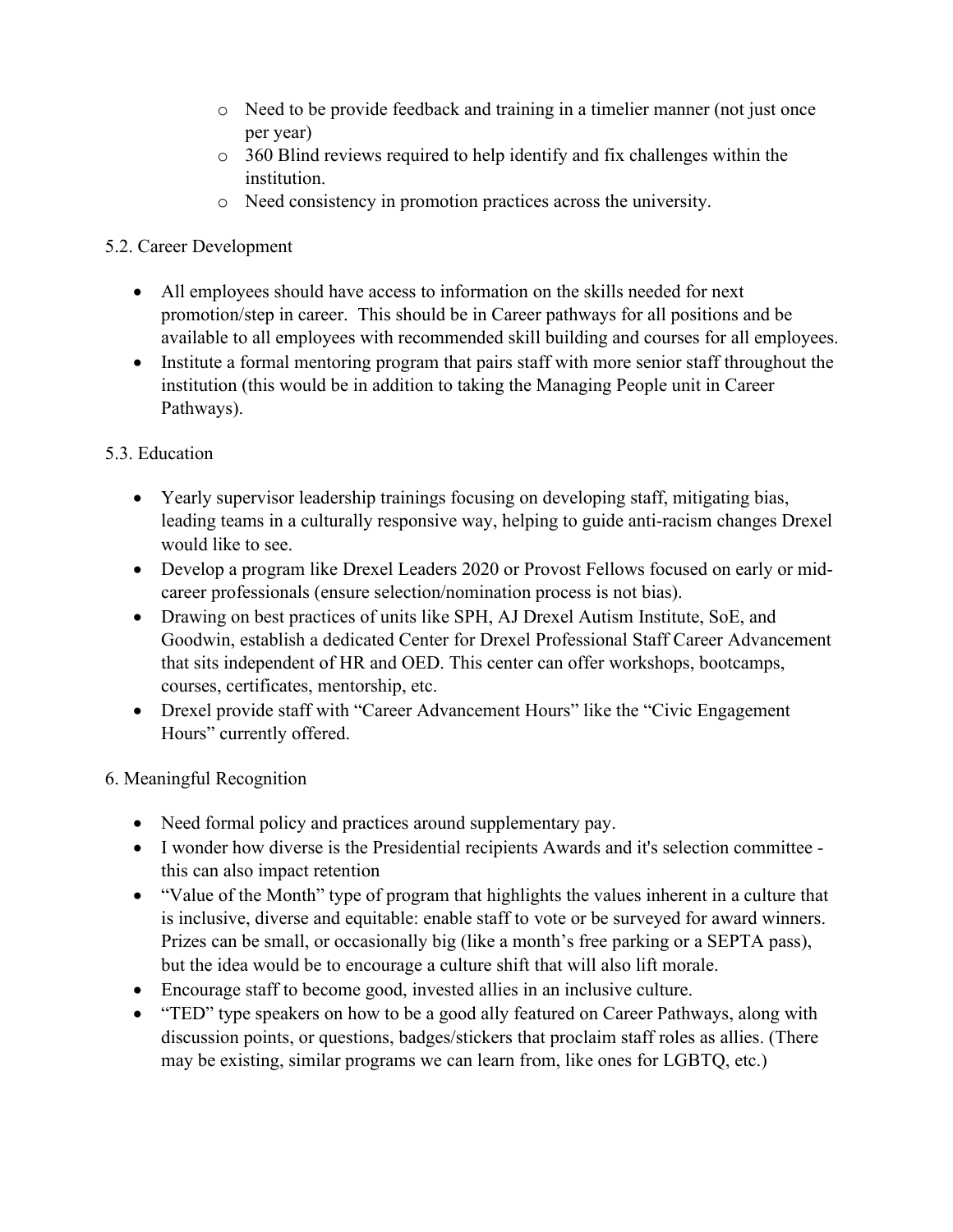| ARTF Subcommittee Name: Staff Recruitment, Retention and Promotion Committee Preliminary<br>Recommendation                             |                                                                                                                                                  |                                                                                                                                                                                                                                                                                                                                                                                                                                                                                                                                                                   |                                                      |                                 |                                                                          |                                                             |                                           |  |  |  |
|----------------------------------------------------------------------------------------------------------------------------------------|--------------------------------------------------------------------------------------------------------------------------------------------------|-------------------------------------------------------------------------------------------------------------------------------------------------------------------------------------------------------------------------------------------------------------------------------------------------------------------------------------------------------------------------------------------------------------------------------------------------------------------------------------------------------------------------------------------------------------------|------------------------------------------------------|---------------------------------|--------------------------------------------------------------------------|-------------------------------------------------------------|-------------------------------------------|--|--|--|
| Recommenda<br>tion                                                                                                                     | Descripti<br>on/<br><b>Rational</b><br>e                                                                                                         | Necessary Actions**                                                                                                                                                                                                                                                                                                                                                                                                                                                                                                                                               | Responsi<br>ble<br><b>Division</b><br>and/or<br>Unit | Timefra<br>me                   | <b>Resourc</b><br>es/<br><b>Funding</b>                                  | <b>Progres</b><br>S<br><b>Marker</b><br>$\mathbf{s}$        | Accountabi<br>lity                        |  |  |  |
| <b>STAFF</b><br><b>RETENTIO</b><br>N AND<br><b>PROMOTIO</b><br>N:<br>Establish and<br>highlight<br>inclusive<br>cultures at<br>Drexel. | By<br>creating a<br>more<br>inclusive<br>culture<br>the goal<br>will be to<br>attract<br>and<br>retain a<br>more<br>diverse<br>pool of<br>talent | Make<br>1.<br>physical<br>spaces<br>more<br>welcoming<br>and<br>inclusive -<br>e.g. look<br>closely at<br>displayed<br>art to<br>ensure it is<br>inclusive<br>and not<br>offensive.<br>2.<br>Increase<br>staff<br>engagemen<br>t by<br>celebrating<br>staff<br>accomplish<br>ments<br>through<br>communica<br>tions,<br>recognition<br>s and<br>celebration<br>S.<br>3. Celebrate<br>different<br>cultures<br>through<br>flying flags<br>of diverse<br>countries<br>that<br>represent<br>our staff<br>and other<br>types of<br>celebration<br>and<br>recognition. | 1.Univers<br>ity wide<br>2.Provost                   | <b>ASAP</b><br>and On-<br>going | 1.<br>Create a<br>fund to<br>support<br>local<br>artists<br>of<br>color. | 1.<br>Results<br>from<br>Univers<br>ity<br>Equity<br>Survey | Provost,<br>HR, OED,<br>Deans'<br>offices |  |  |  |